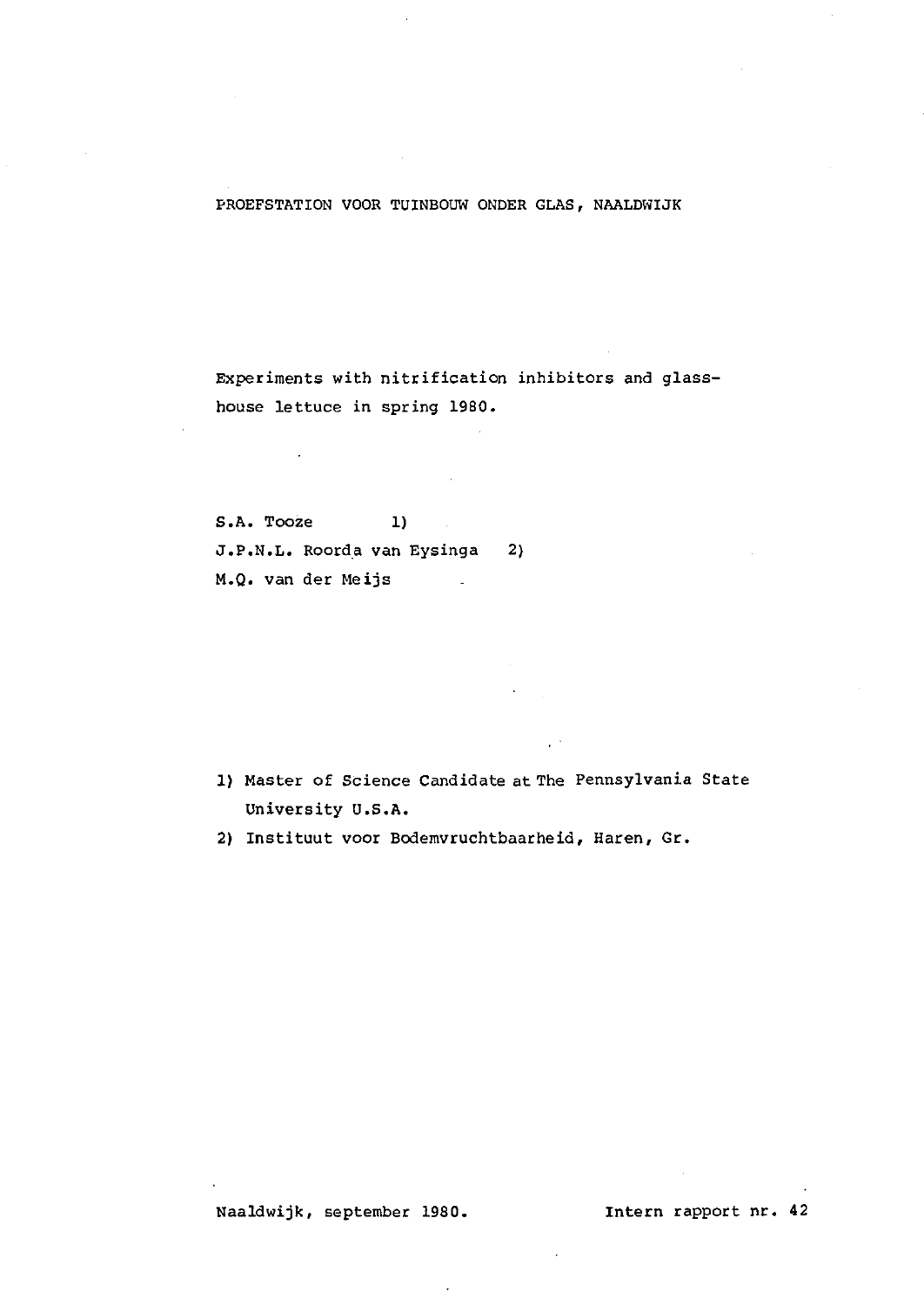# Introduction

The problem of high nitrate contents in leafy vegetables such as spinach and lettuce has been well documented (Corre et al, 1979). It is believed that with these vegetables nitrates accumulate in amounts which can be hazardous for human consumption especially with small children (Comly, 1945 and Peto 1979). One answer to this problem is the use of nitrification inhibitors with fertilizers in the soil which prevent the conversion of ammonium to nitrate by the biocidal effect on Nitrosomonas bacteria, resulting in lower nitrate contents in plants. In a previous experiment with lettuce, increasing quantities of dicyandiamide (DCD) used in conjunction with ammonium sulfate fertilizer decreased the concentration of N03-N in the leaf tissue without seriously affecting theyield (Roorda van Eysinga, 1980).

The objective of this studie was to determine 1) the effect of nitrification inhibitors on lettuce yields 2) the best concentration of inhibitor to use without seriously effecting yield.

#### Materials and methods

The study was carried out in four different commercial, glasshouse locations in the Westland in the Netherlands. The locations where chosen on the basis of low nitrate content in the soil. The soil characteristics for each glasshouse are given in table 1.

|              | Trail Soil type |     | pH- Organic Clay CaCO3 |             |             |             | 1:2 volume extract | weight        |                            |
|--------------|-----------------|-----|------------------------|-------------|-------------|-------------|--------------------|---------------|----------------------------|
|              |                 | KCl | matter<br>8            | 8           | 8           | EC<br>mS/cm | NH4<br>mmol/l      | NO3<br>mmol/I | by<br>volume<br>$q/100$ ml |
| B            | loam            | 6.3 | 3.                     | 25          | 0.4         | 0.6         | 0.1                | 1.3           | 113                        |
| vΕ           | loam            | 7.1 | 7                      | 25          | 8.0         | 1.2         | 0.1                | 2.2           | 126                        |
| $\mathbf{P}$ | loamy sand 7.1  |     | - 5                    | 6.          | $2 \cdot 2$ | 1.7         | 0.1                | 0.7           | 122                        |
| т            | dune sand 5.9   |     | - 4                    | $2^{\circ}$ | 0.3         | 0.7         | 0.3                | 0.3           | 127                        |

Table 1. Characteristics of the soils

Small plots were used in this experiment because the lettuce had to be destroyed at the conclusion of the experiment due to the unclear influence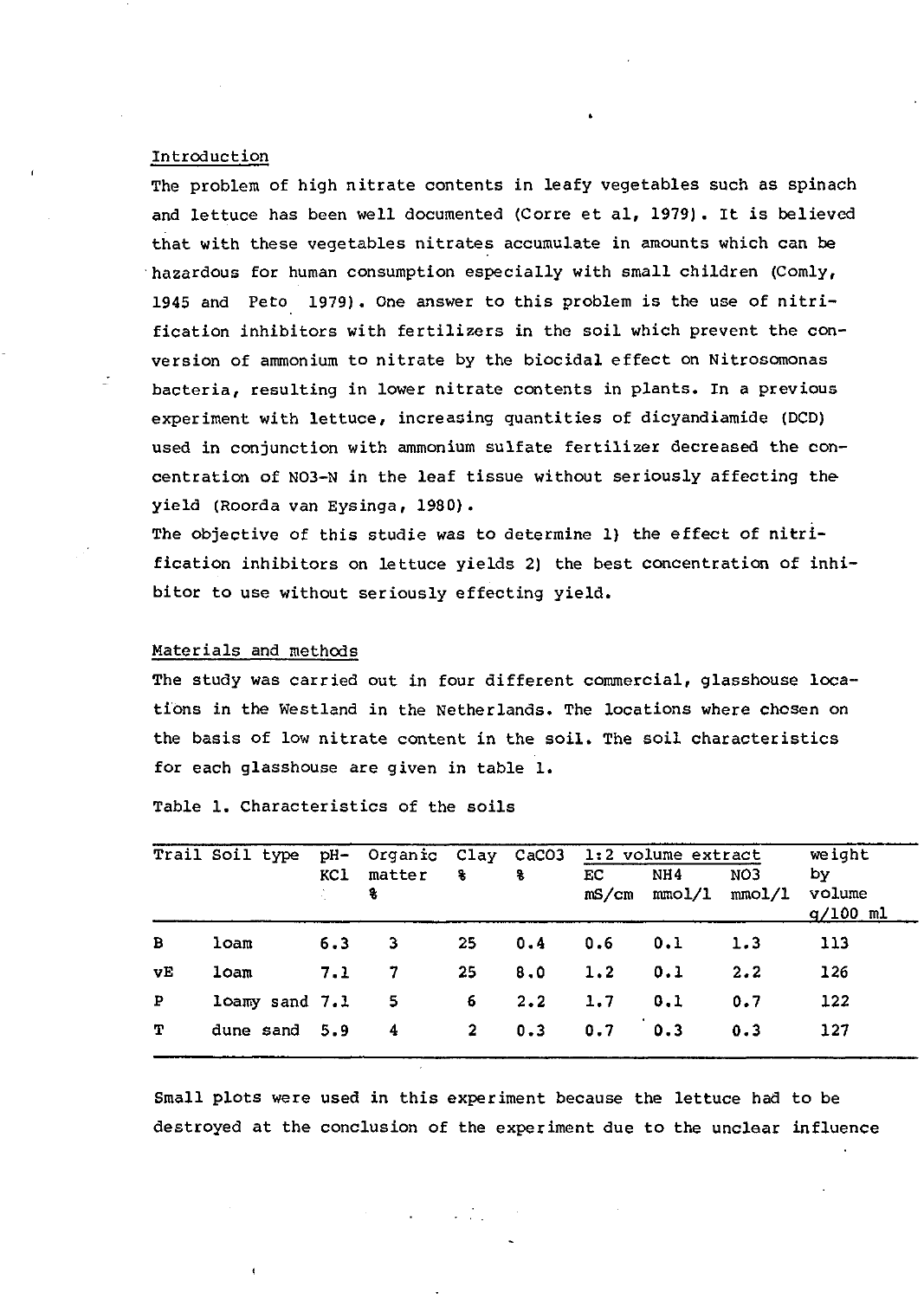of inhibitor residues on human consumption. In each location the experimental area was divided up to accomodate the different fertilizer, -inhibitor combinations with two replications of each treatment. Ammonium sulfate fertilizer was applied in each location at the rate of 10 g per m2 of soil.

In one location decreasing amounts of ammonium sulfate fertilizer were used with increasing amounts of calcium nitrate fertilizer to give different ratios of ammonium to nitrate. In another location Gold-N sulfur coated urea slow-release fertilizer was used.

Varying amounts of N-serve and dicyandiamide were applied along with each fertilizer; the rate of N-serve ranged from 0 to 20 ml/m2 of approximately 14 to 18 ppm active ingrediant/m2. The inhibitors were mixed with the fertilizer as well as possible by hand, applied over the soil surface and then forked into the soil to prevent the tracking of the material from on plot to another. The soil was mechanically rotovated the following day. Within a few days of fertilizing the soil, lettuce seedlings in peat blocks were planted out, the cultivars and planting and harvesting dates are given in table 2.

Table 2. Lettuce cultivars and planting and harvesting dates for each trial

| Trial        | Cultivar | Planting date   | Harvesting date |
|--------------|----------|-----------------|-----------------|
| B            | Miranda  | $1 - 30 - 1980$ | $4 - 8 - 1980$  |
| vE           | Orba     | $1 - 25 - 1980$ | $4 - 9 - 1980$  |
| $\mathbf{P}$ | Miranda  | $2 - 1 - 1980$  | $4 - 10 - 1980$ |
| т            | Miranda  | $2 - 12 - 1980$ | $4 - 15 - 1980$ |

After harvest the leaf tissue was dried in an oven at  $80^\circ$  C tondetermine dry weight. The dried plant material was ground and nitrate concentrations were measured in a distilled water extract using the specific ion electrode. The tissue was also analyzed for nitrapyrin and 6-chloropicolinic acid residue by the Dow Chemical Company of The United Kingdom. Only the results for one trial were available at the time of this report.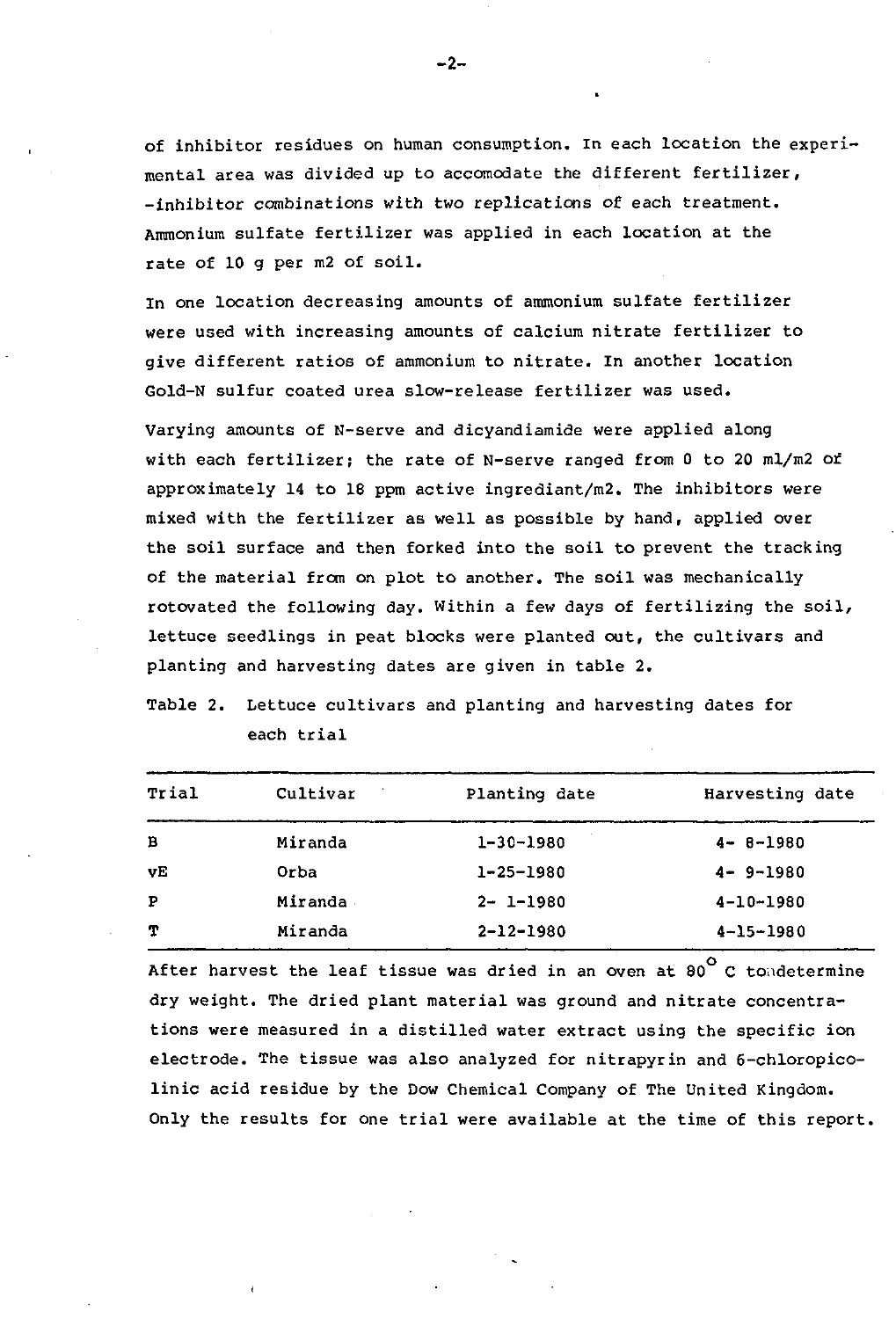### Results and discussion

Tables 3 and 4 show the results of the N-serve experiment.

Table 3 Nitrate content (mmol N03-N per g dry matter) in lettuce heads as influenced by the application of N-serve (mixed with ammonium sulphate)

| ml N-serve/m2 B |      | vE   | $\mathbf{P}$ | т    | Relative mean |
|-----------------|------|------|--------------|------|---------------|
| 0               | 1.73 | 1.98 | 1.68         | 0.48 | 100           |
| 2.5             | 1.02 | 1.29 | 1.50         | 0.78 | -90           |
| - 5             | 0.95 | 1.13 | 1.32         | 0.49 | -73           |
| 10              | 0.79 | 1.16 | 1.30         | 0.45 | 69            |
| 20              | 0.75 | 1.14 | $-1.19$      | 0.48 | 68            |

Table 4 Yield (average head weight in g) as influended by the application of N-serve (mixed with ammonium sulphate)

| ml N-serve/m2 | <b>B</b> | VE  | Р   | т   | Relative mean    |  |
|---------------|----------|-----|-----|-----|------------------|--|
| 0             | 238      | 315 | 236 | 248 | 100 <sub>1</sub> |  |
| 2.5           | 238      | 323 | 236 | 288 | 104              |  |
| 5.0           | 235      | 312 | 233 | 274 | 102              |  |
| 10.0          | 228      | 308 | 234 | 265 | 101              |  |
| 20.0          | 211      | 311 | 229 | 274 | 99               |  |
|               |          |     |     |     |                  |  |

Increasing the rate of N-serve applied with the ammonium sulfate fertilizer resulted in a decrease in the N03N.concentrations of the leaf head tissue with only a slight reduction in yield. Trial B showed the greatest N-serve effect with a 57% reduction in N03-N concentrations from the lowest to highest rate of N-serve applied. The relative reduction in N03-N for each trial is presented in figure 1. The concentration of N03-N was considerable lower for trial T than for the other trials. A. possible explanation for this is the higher radiaton levels which occured before trial T was harvested. The radiation levels for this period from March to April are presented in figure 2.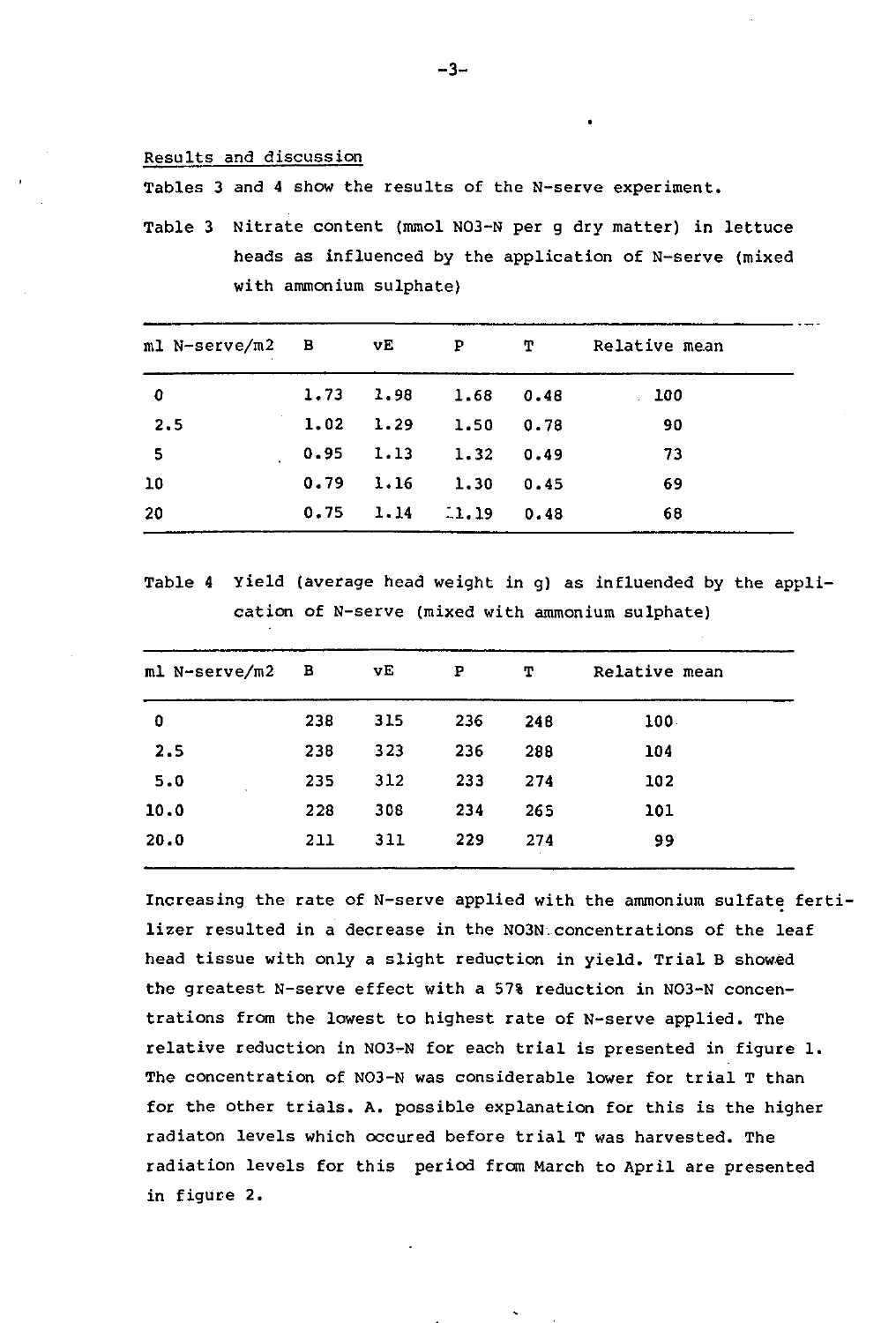Soils that are high in nitrogen usualy contain nitrogen mainly in the form of N03-N. It was hypothesized that applying N-serve to this type of soil would have little effect. This is demonstrated in the  $vE$  .: trial (see table 5) were decreasing levels of ammonium sulfate were applied with increasing levels of calcium nitrate at a constant rate of N-serve.

Table 5 Nitrate content (mmol N03-N per g dry matter) and yield (average head weight in g) as influenced by the application of 5 ml N-serve per different rates of ammonium sulfate and calcium nitrate fertilizers for the vE trial

|                        | Treatment on N-base |       |                   |                     |                     |
|------------------------|---------------------|-------|-------------------|---------------------|---------------------|
| ammonium<br>sulfate(%) | $CaNO_2^-(7)$       | Yield | Relative<br>yield | $NO_{\mathbf{R}}-N$ | relative<br>$NO3$ . |
| 100                    | 0                   | 314   | 100               | 1.17                | 100                 |
| 90                     | 13                  | 322   | 94                | 1.15                | 98                  |
| 80                     | 26                  | 328   | 104               | 1.31                | 112                 |
| 70                     | 39                  | 332   | 106               | 1.30                | 111                 |
| 60                     | 52                  | 339   | 108               | 1.34                | 115                 |
| 50                     | 65                  | 322   | 94                | 1.62                | 138                 |

With increasing ratios of nitrate to ammonium in the fertilizer the nitrati concentration in the lettuce tissue increase. This indicates that soils high in nitrogen would have to be througly leached before N-serve could be applied.

In trial T N-serve was applied with the slow-release fertilizer, Gold-N and the results are presented in table 6.

Table 6 Nitrate content (mmol N03-N per g dry matter) and yield (average head weight in g) as influenced by the application of N-serve (mixed with 50 g Gold-N) for the T trial

| ml N-serve/m2 | Yield | Relative yield | $NO_{2}-N$ | Relative NO <sub>2</sub> |
|---------------|-------|----------------|------------|--------------------------|
|               | 276   | 100            | 0.69       | 100                      |
|               | 258   | 93             | 0.30       | 43                       |
| 10            | 254   | 92             | 0.27       | 39                       |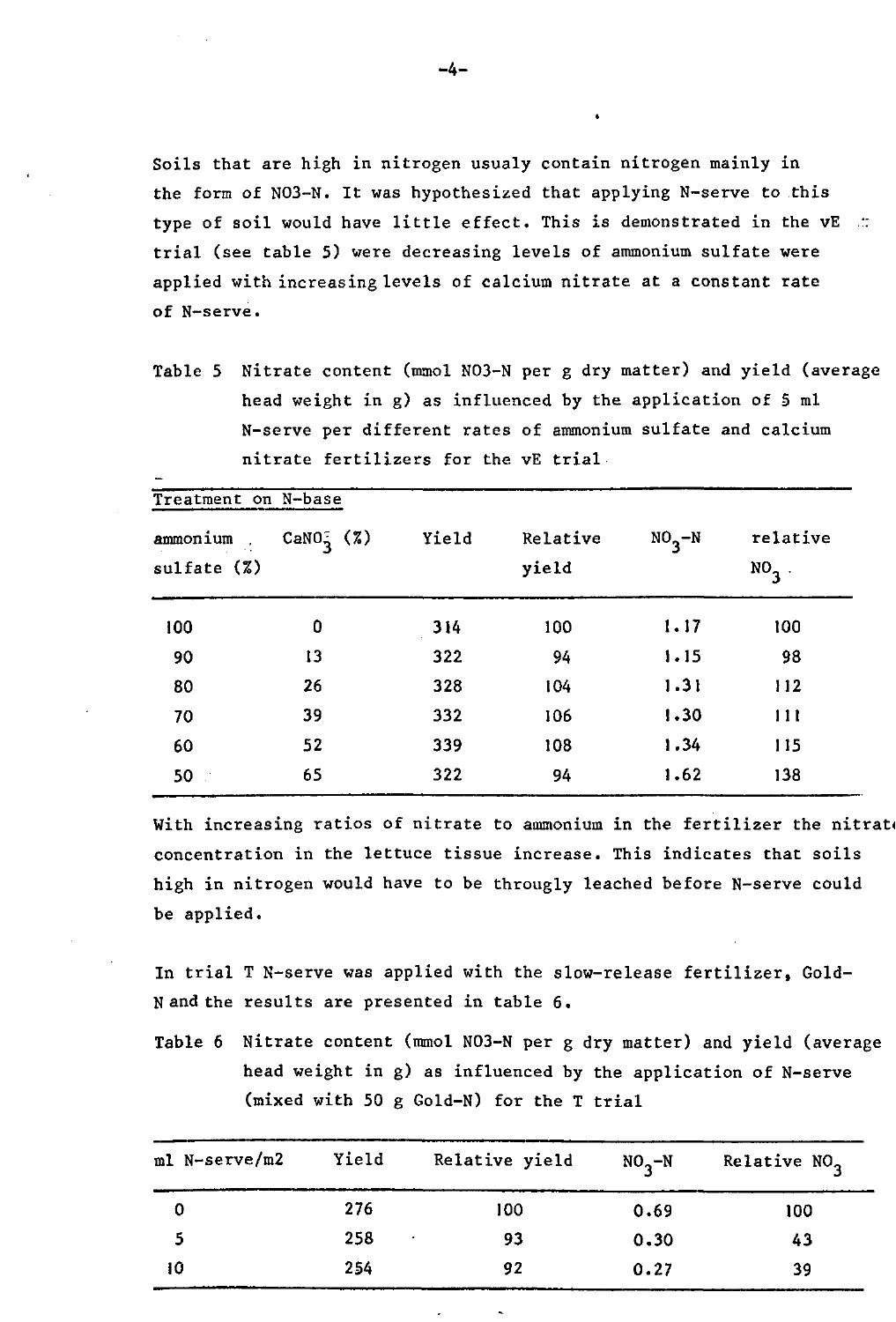The results obtained were similar to those obtained with ammonium sulfate fertilizer indicating that N-serve is effective with Gold-N as well.

Table 7 and table 8 show the results of the DCD experiment.

Table 7 Nitrate content (mmol N03-N per g dry matter) in lettuce heads as influenced by the application of dicyandiamide (mixed with ammonium sulphate)

| $g$ DCD/m2 | $\, {\bf B}$ | νE   | P                        | T              | Relative mean |
|------------|--------------|------|--------------------------|----------------|---------------|
| 0.0        | 2.04         | 1.31 | 1.75                     | 0.49           | 100           |
| 3.0        |              | 1.07 | ÷                        |                | 82            |
| 5.0        | 1.04         |      | $\overline{\phantom{a}}$ | 0.27           | 60            |
| 6.0        |              | 0.86 |                          |                | 66            |
| 9.0        |              | 1.23 | -                        | $\blacksquare$ | 94            |
| 10.0       | 0.82         |      | 0.77                     | 0.35           | 58            |
| 12.0       |              | 0.80 |                          |                | 61            |

Table 8 Yield (average head weight in g) as influenced by the application of dicyandiamide (mixed with ammonium sulphate)

| $g$ DCD/m2 | B              | vΕ             | P   | T               | Relative yield |
|------------|----------------|----------------|-----|-----------------|----------------|
| 0.0        | 250            | 318            | 220 | 254             | 100            |
| 3.0        |                | 337            |     | $\qquad \qquad$ | 106            |
| 5.0        | 244            |                |     | 252             | 100            |
| 6.0        |                | 326            |     |                 | 102            |
| 9.0        |                | 319            |     |                 | 100            |
| 10.0       | 240            | $\blacksquare$ | 214 | 252             | 98             |
| 12.0       | $\blacksquare$ | 346            |     | $\equiv$        | 109            |
|            |                |                |     |                 |                |

Increasing the rate of DCD applied decreased the concentration of N03-N in the leaf tissue with only a slight reduction in yield. However the physical appearance of the lettuce heads with the highest DCD treatments was affected (figure 3). The lettuce leaves grew in an upright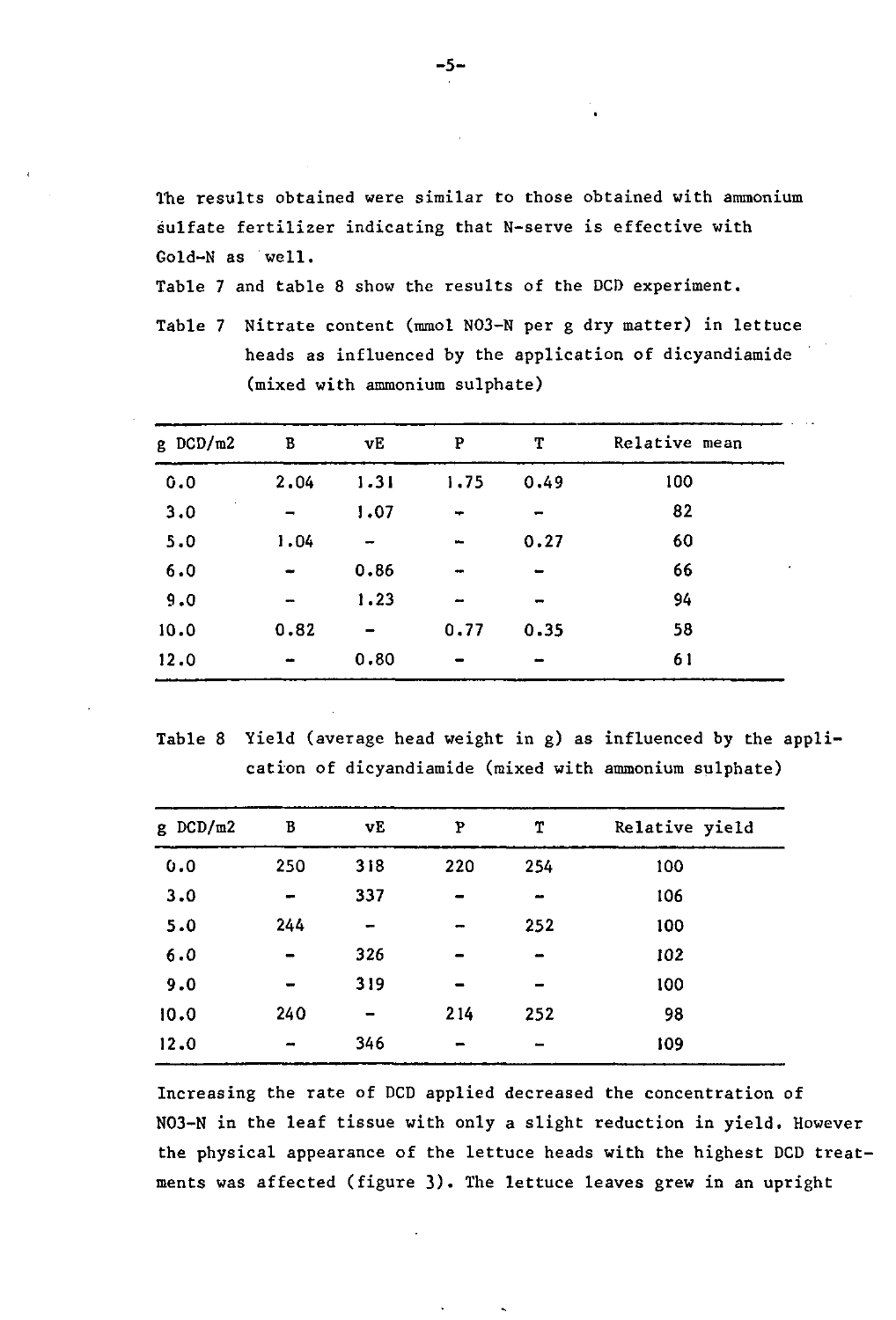manner resulting in a more on less tulp-shaped head. There was also some chlorosis of the upper part of the leaves and scorching of the leaf edges. These effects may have been due in part to high ammonium concentrations in the soil.

The results of the analysis for nitrapyrin and 6-chloropicolinic acid residue for trial B are given in table 9. The concentrations were less than 1 ppm for each treatment and researchers at Dow Chemical Company indicate that these levels are relatively low.

Table 9 Nitrapyrin tissue and 6-chloropicolinic acid residues (in mg per kg fresh) in lettuce tissue following treatment of the soil with N-serve for trial B

| ml N-serve/m2  | nitrapyring | 6-chloropicolinic aced |
|----------------|-------------|------------------------|
| 0 <sub>1</sub> | 0.11        | 0.17                   |
| 2.5            | 0.04        | 0.30                   |
| 5              | 0.06        | 0.46                   |
| 10             | 0.05        | 0.64                   |
| 20             | 0.24        | 0.82                   |

### Conclusions

The use of N-serve nitrification inhibitor with ammonium sulfate fertilizer reduced the N03-N concentrations in lettuce head tissue without seriously affecting yield. N-serve applied with Gold-N fertilizer gave similar results. Based on the results of this study 5 or 10 ml N-serve per 100 g ammonium sulfate appears to give the best results. Soils high in N03-N must be leached for N-serve to be effective. The DCD nitrification inhibiter applied with ammonium sulfate fertilizer reduced N03-N concentrations in lettuce tissue. With higher concentrations the heads were 'tulip' shaped with chlorosis and scorching of the leaf edges. Based on the results 5 g DCD per 100 g ammonium sulfate appears to give the best results.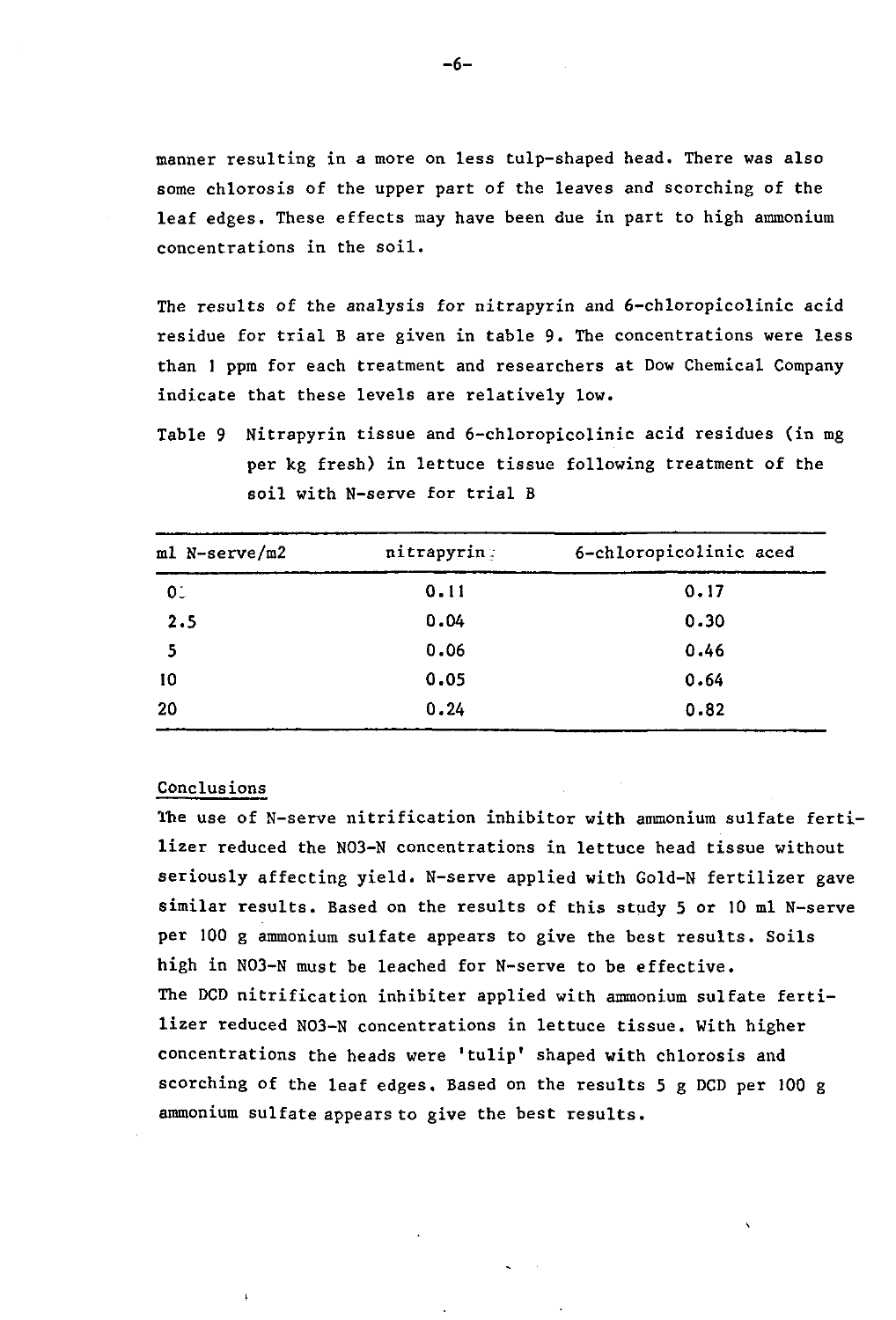Literature

Comly, H.H. 1945 Cyanosis in infants caused by nitrates in well water. J. Amer. Med. Assoc. 129: 112-116.

Corre, W.J. and T. Breimer, 1979. Nitrate and nitrate in vegetables. Centre Agricultural Publishing Documentation, Wageningen.

Peto, R. 1979 Balanced overview of cancer research. Nature 280, No. 5717, 89-90.

Roorda van Eysinga, J.P.N.L. 1980. Nitrate problems in glasshouse vegetables (in Dutch). Bedrijfsontwikkeling 11: 215-218.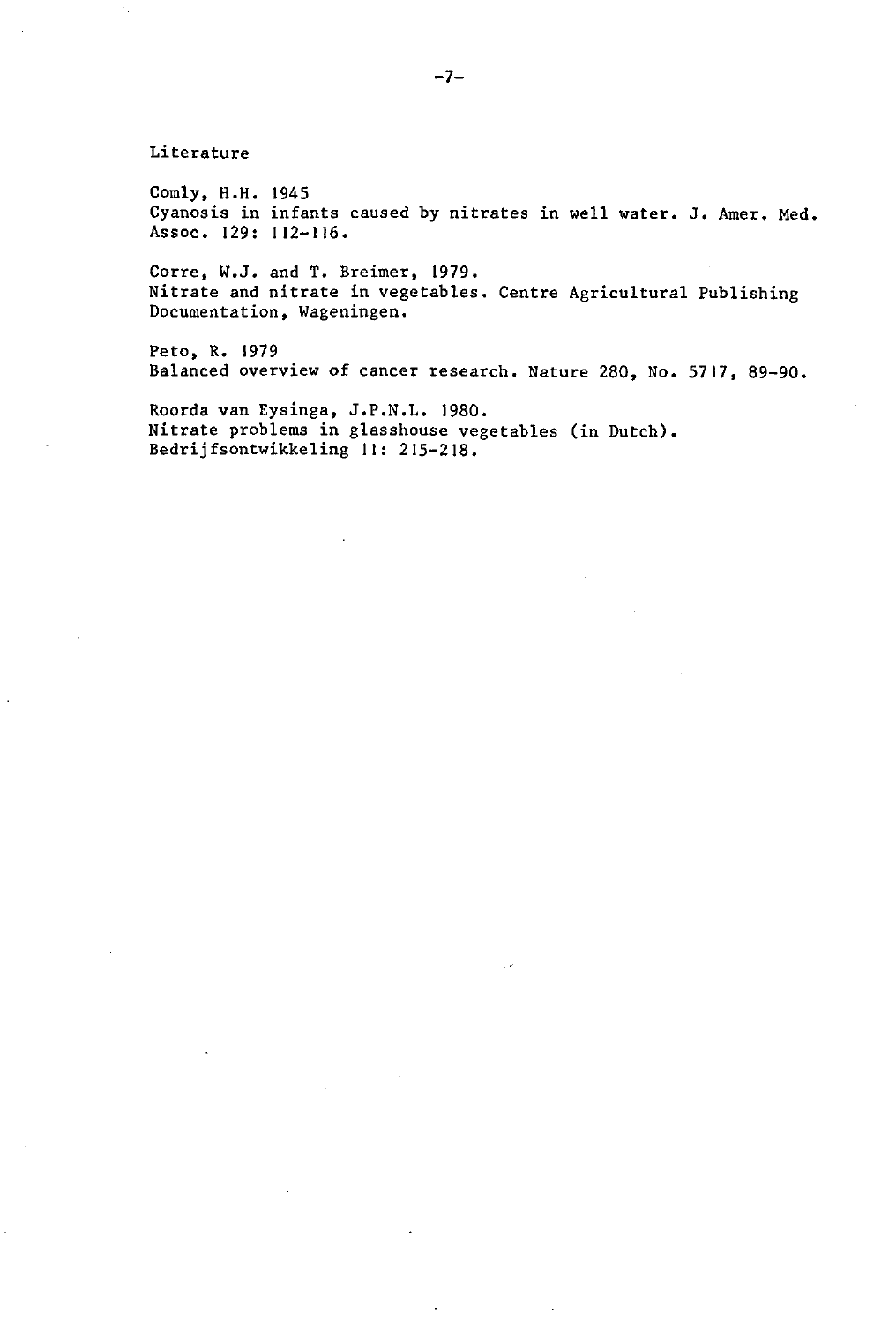Fig. 1. Reduction in nitrate content of lettuce heads in relative figures as influenced by N-serve applications.

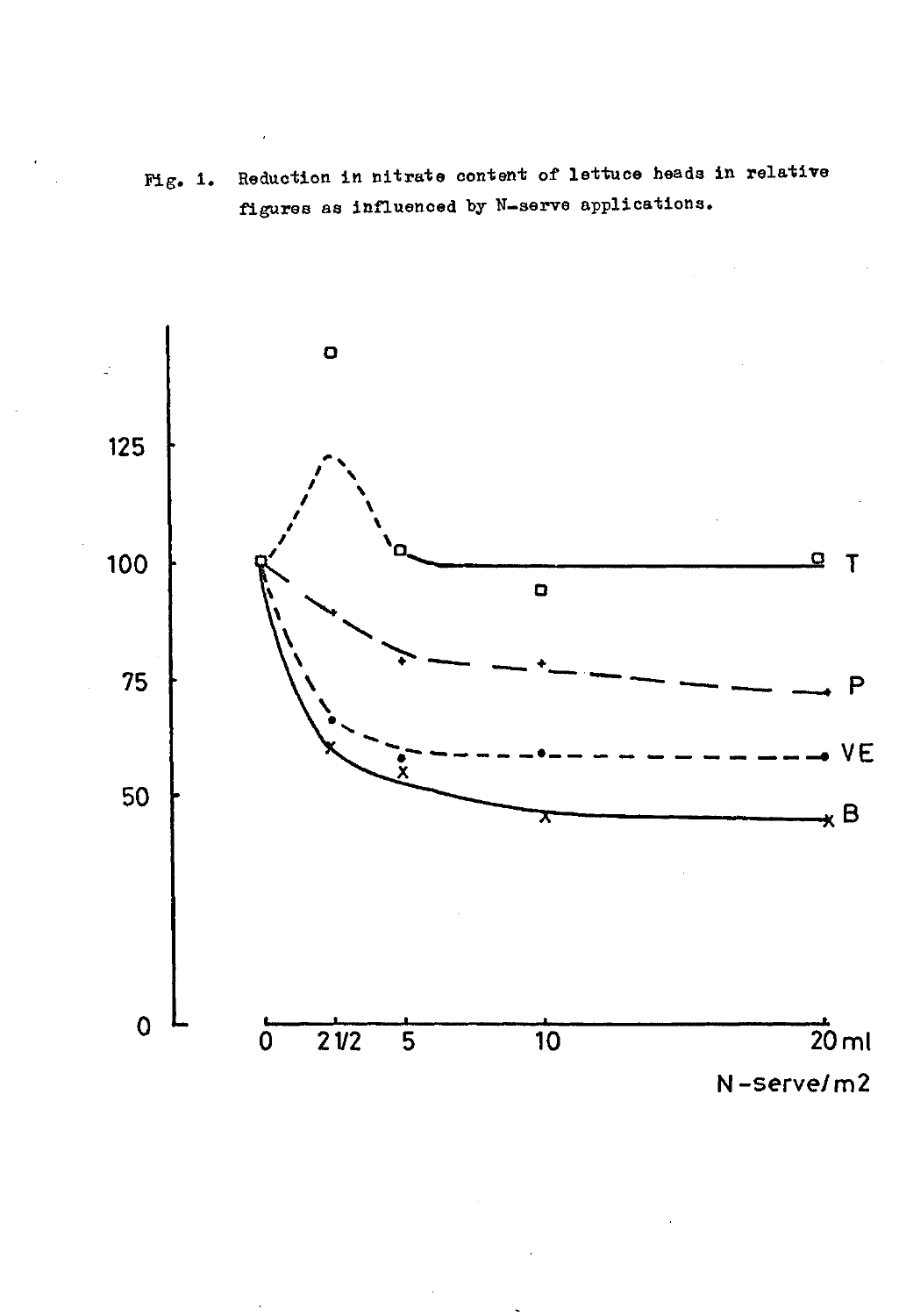Fig. 2. Sommation of global radiation daysums  $(J/cm<sup>2</sup>)$  at the end of the growing period.